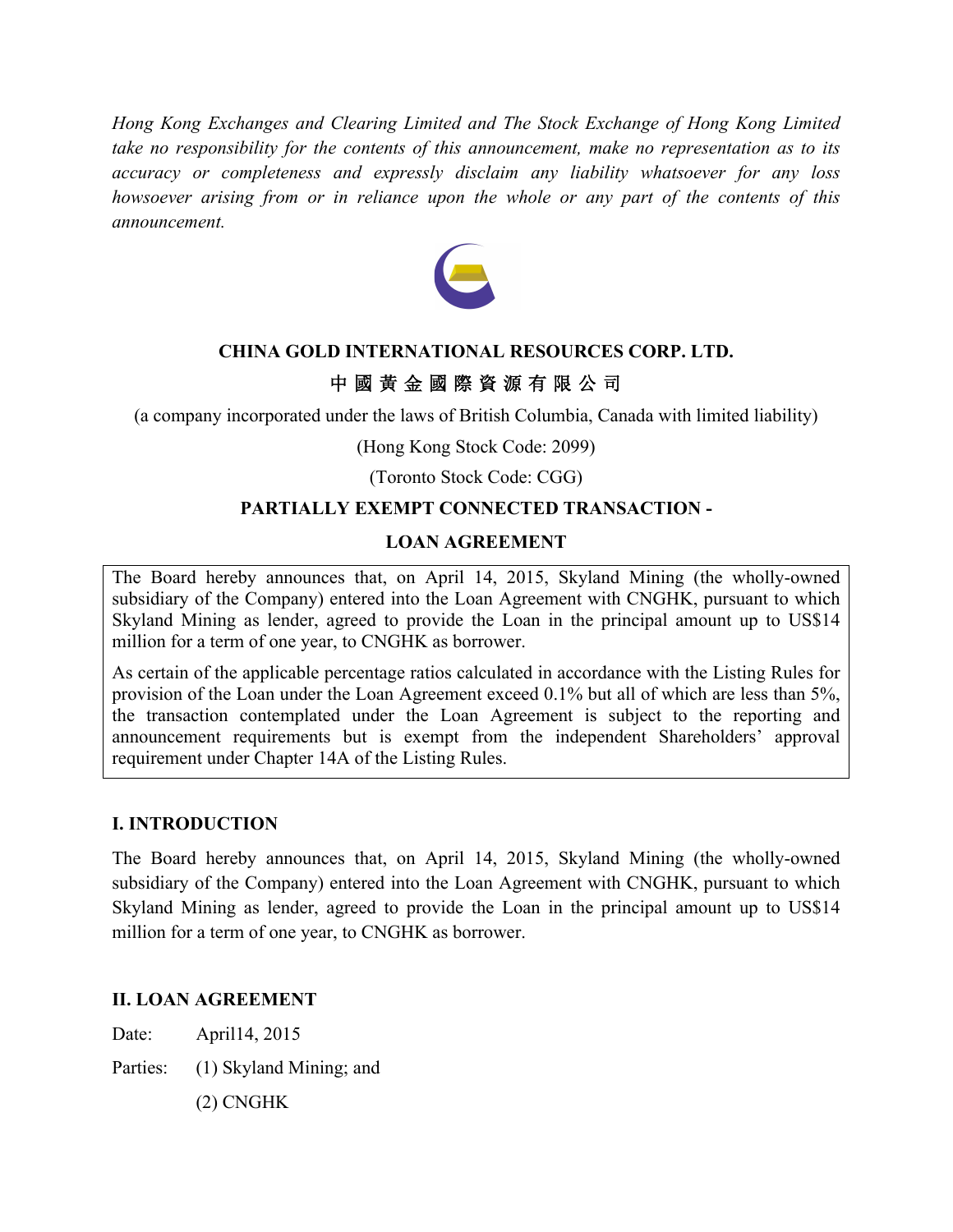The principal terms of the Loan Agreement are set out as follows:

#### **1. Amount of the Loan**

The aggregate principal amount of the Loan to be provided by Skyland Mining to CNGHK shall be up to US\$14 million. The Loan shall be released to CNGHK in one single or time to time tranche on or after April 14, 2015.

### **2. Term**

The term of the Loan shall be one year, calculated since its withdrawal date. Skyland Mining shall have the right to demand full payment by CNGHK, at any time, at its sole discretion.

The Loan Agreement shall terminate on April 14, 2016 if the Loan was not withdrawn by CNGHK.

### **3. Interest rate**

The Interest shall accrue on the principal amount of the Loan at the rate of 5% from day to day and shall be calculated on the basis of the actual number of days elapsed on a 360-day year basis. The Interest rate is subject to changes at the discretion of Skyland Mining

### **4. Repayment of the loan**

CNGHK shall repay the principal of the Loan at maturity, being one (1) year from its withdrawal date. CNGHK is entitled to repay a part of or the entire loan under this agreement in advance, but should notify the Company three (3) days before the repayment in such event.

### **5. Guarantee and Security**

The Loan Agreement does not contemplate any guarantee or security to be given by CNGHK.

### **III. GENERAL**

The Company approved the Loan Agreement and the transaction contemplated thereunder in the Board resolution dated March 2, 2015.

Mr. Xin Song, Mr. Bing Liu, Mr. Lianzhong Sun and Mr. Liangyou Jiang had abstained from voting in respect of the resolution approving the Loan Agreement in view of their respective position in CNG. Save as disclosed above, none of the Directors had a material interest in such transaction and abstained from voting.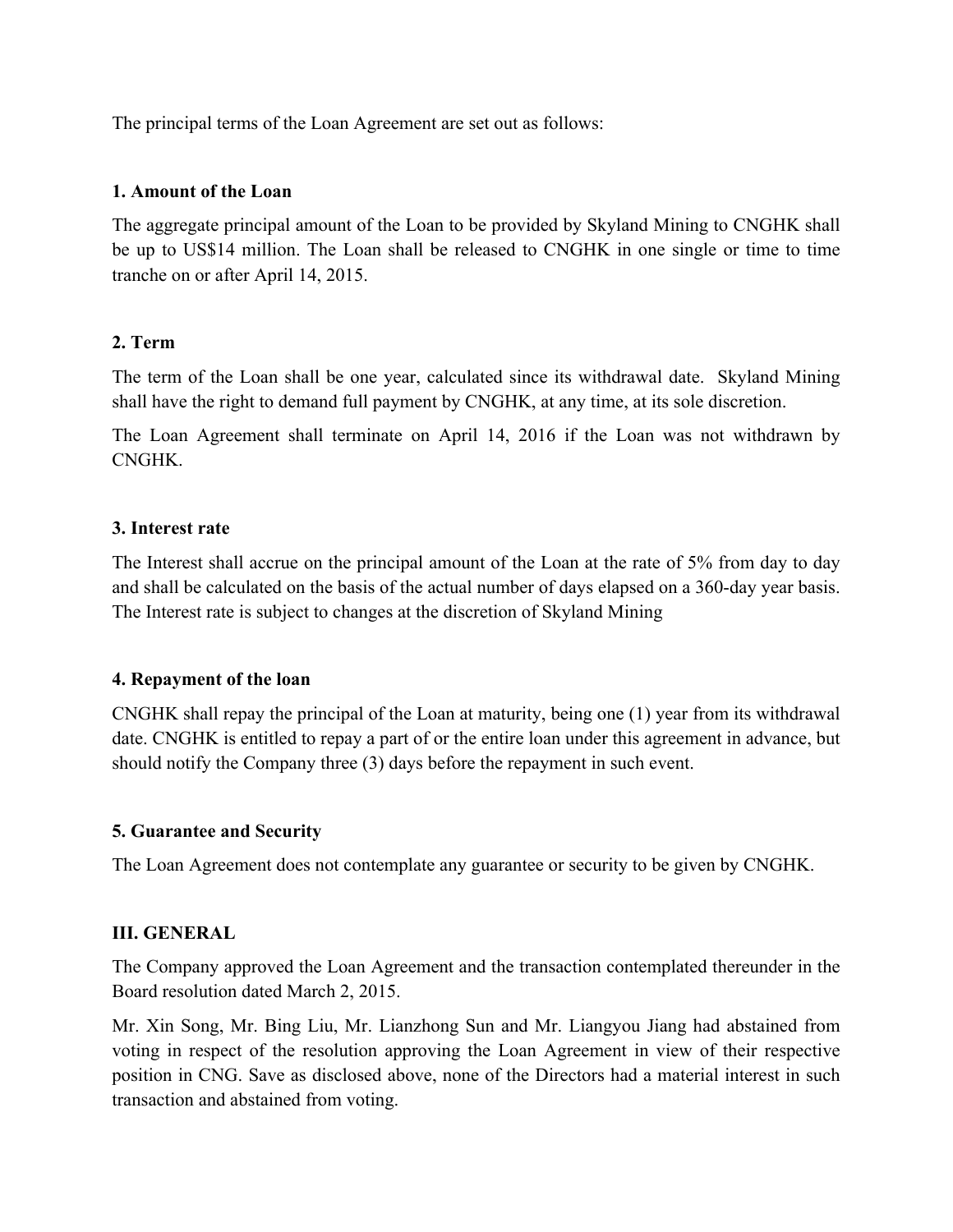### **IV. REASONS AND BENEFITS FOR THE PROVISION OF LOAN**

The Loan constitutes a financial assistance provided by Skyland Mining to CNGHK, the substantial shareholder, which holds approximately 39.3% of the issued share capital of the Company, and the amount of the Loan was determined based on CNGHK's estimated funding needs for project development and general working capital. The terms of the Loan Agreement, including the Interest rate charged on CNGHK, were agreed by the parties after arm's length negotiations having taken into account the prevailing market rates and market practices.

In light of the above, the Directors (including independent non-executive Directors) consider that the terms of the Loan Agreement are on normal commercial terms, are fair and reasonable and in the interests of the Company and its Shareholders as a whole.

The Board is of the view that given the surplus capital in Skyland Mining, the provision of the Loan by Skyland Mining to CNGHK would allow Skyland Mining better utilizes its surplus cash. Given that CNGHK is the wholly-owned subsidiary of CNG, a state owned company in the PRC, the Board considers that the credit risk for provision of the Loan to is relatively low, and the corresponding interest income at 5% will be much more than the income generating from banks at 1%. As CNGHK is an associate of the Company, the Board also believes that the provision of the Loan may have synergy effect to the Group in the future.

# **V. THE LISTING RULES IMPLICATIONS**

CNGHK is a substantial shareholder of the Company directly holding approximately 39.3% of the issued share capital of the Company. Therefore, CNGHK is an associate of and therefore a connected person of the Company under the Listing Rules. Accordingly, the Loan Agreement and the transaction contemplated thereunder constitute connected transaction of the Company under Chapter 14A of the Listing Rules.

As certain of the applicable percentage ratios calculated in accordance with the Listing Rules for provision of the Loan under the Loan Agreement exceed 0.1% but all of which are less than 5%, the transaction contemplated under the Loan Agreement is subject to the reporting and announcement requirements but is exempt from the independent Shareholders' approval requirement under Chapter 14A of the Listing Rules.

### **VI. INFORMATION OF THE PARTIES**

### **Skyland Mining and the Company**

Skyland Mining is principally engaged in the business of investment holding.

The Company is a gold and base metal mining company based in Vancouver, Canada. Its principal properties are the CSH Mine located in Inner Mongolia, China and the Jiama Copper-Gold Polymetallic Mine, located in the Tibet Autonomous Region, China. The Company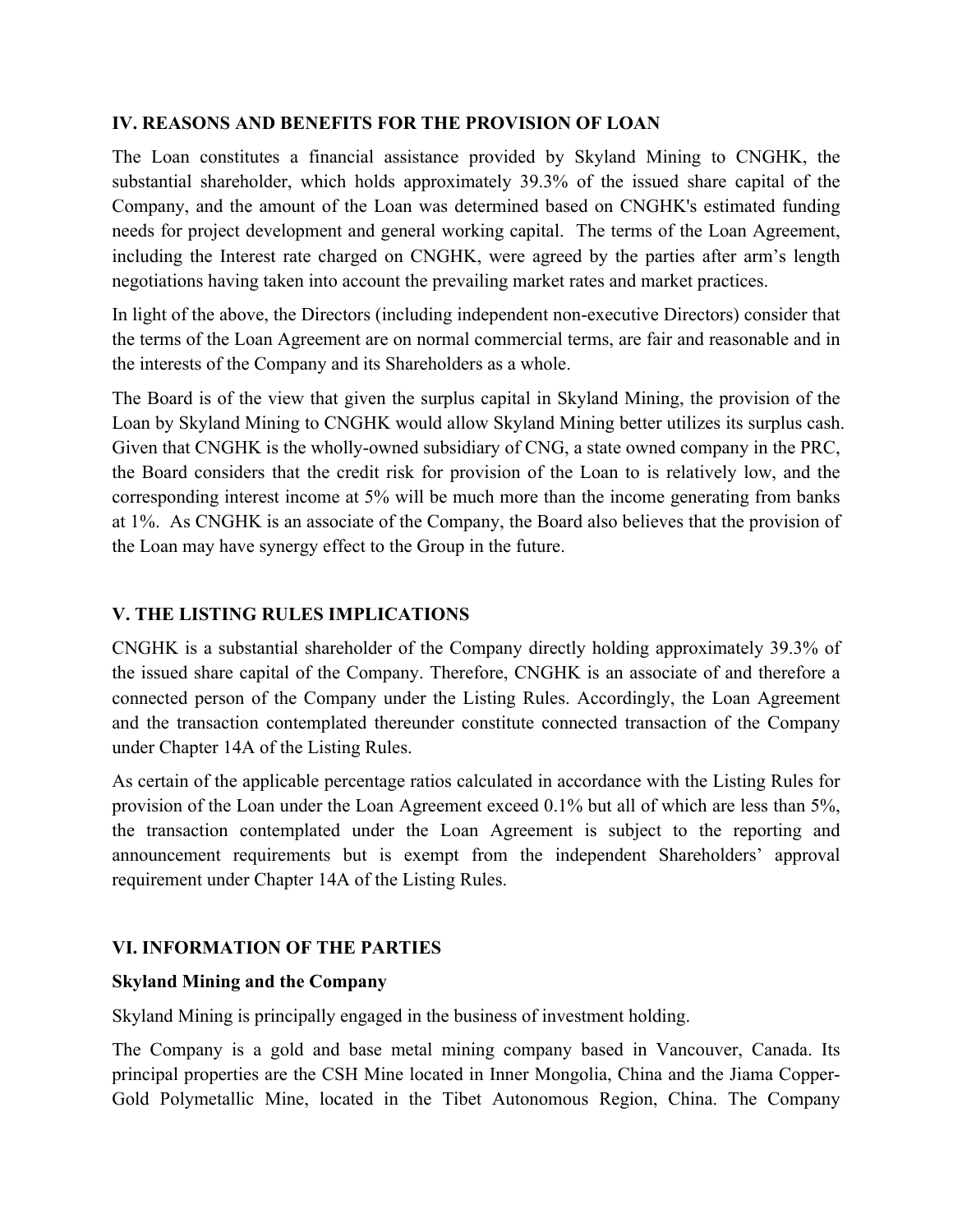commenced gold production at the CSH Mine in July 2007 and commenced commercial production on 1 July 2008. The Company acquired 100% ownership of Jiama Copper-Gold Polymetallic Mine which hosts a large scale copper-gold polymetallic deposit consisting of copper, molybdenum, gold, silver, lead and zinc on 1 December 2010. The mine commenced commercial production in September 2010.

# **CNGHK**

CNGHK, the wholly owned subsidiary of CNG, is incorporated on March 20, 2008 in Hong Kong under Hong Kong laws. CNGHK is principally engaged in the business of investment holding, and has been the vehicle in a series of CNG's mergers and acquisitions.

### **VII. DEFINITIONS**

In this announcement, the following expressions shall have the following meanings, unless the context requires otherwise:

| "associate"        | has the meaning ascribed thereto under the Listing Rules                                                                                                                                                                                                                    |
|--------------------|-----------------------------------------------------------------------------------------------------------------------------------------------------------------------------------------------------------------------------------------------------------------------------|
| "Board"            | the board of Directors                                                                                                                                                                                                                                                      |
| "CNG"              | China National Gold Group Corporation, a state owned company<br>registered in Beijing, PRC which is controlled by State-owned Assets<br>Supervision and Administration Commission of the State Council of the<br>PRC, which directly owns the entire share capital of CNGHK |
| "CNGHK"            | China National Gold Group Hong Kong Limited (中國黃金集團香港有<br>限公司), a company incorporated under the laws of Hong Kong, and<br>substantial shareholder of the Company holding approximately 39.3% of<br>the issued share capital of the Company                                 |
| "CSH Mine"         | the Chang Shan Hao Gold Mine located in Inner Mongolia, PRC                                                                                                                                                                                                                 |
| "Company"          | China Gold International Resources Corp. Ltd., a company incorporated<br>under the laws of British Columbia, Canada with limited liability                                                                                                                                  |
| "connected person" | has the meaning ascribed thereto under the Listing Rules                                                                                                                                                                                                                    |
| "Director(s)"      | the director(s) of the Company                                                                                                                                                                                                                                              |
| "Loan"             | the loan of an aggregate principal amount up to US\$14 million to be<br>provided by Skyland Mining as lender to CNGHK as borrower                                                                                                                                           |
| "Loan Agreement"   | the loan agreement entered into between the Company and CNGHK on<br>April 14, 2015                                                                                                                                                                                          |
| "Group"            | the Company and its subsidiaries                                                                                                                                                                                                                                            |
| "Interest"         | The interest accrued to the Loans at the rate of 5%.                                                                                                                                                                                                                        |